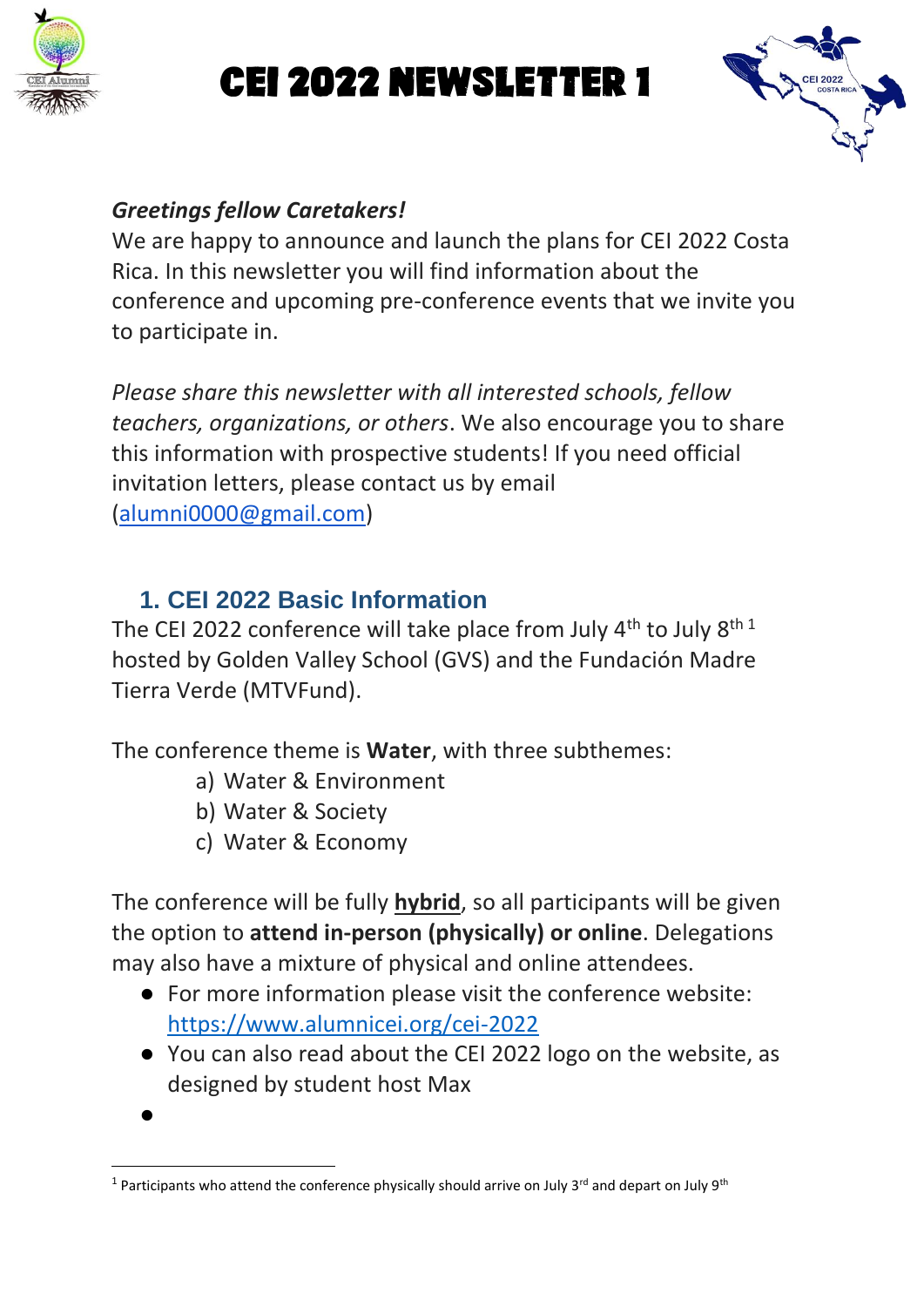

## CEI 2022 NEWSLETTER 1



- And don't forget to follow the CEI 2022 Instagram: [https://www.instagram.com/cei\\_costa\\_rica\\_2022/](https://www.instagram.com/cei_costa_rica_2022/)
- Or contact us by email: [cei@gvsstudent.com](mailto:cei@gvsstudent.com) or [alumnicei0000@gmail.com](mailto:alumnicei0000@gmail.com)

To get excited about the conference check out the incredible video made by the student hosts:

[https://www.youtube.com/watch?v=fm0I7zbE4Ds&ab\\_channel=Alu](https://www.youtube.com/watch?v=fm0I7zbE4Ds&ab_channel=AlumniCei) [mniCei](https://www.youtube.com/watch?v=fm0I7zbE4Ds&ab_channel=AlumniCei)

#### *Registration is now open!*

### **2. Project speed-dating & Teacher information session**

On February 19<sup>th</sup> we will host a project speed-dating session and teacher information session on Zoom. This is your chance to discuss your CEI project or brainstorm ideas, find partners from other countries, schools, organizations, and more! We encourage you to bring all interested students and teachers. The conference organizing team will also answer all your questions about the upcoming conference including travel, COVID regulations, online participation, and more.

The Zoom link, exact time, and more information will be sent out in advance via email, but please *Save the Date* and **get your students to do the same.**

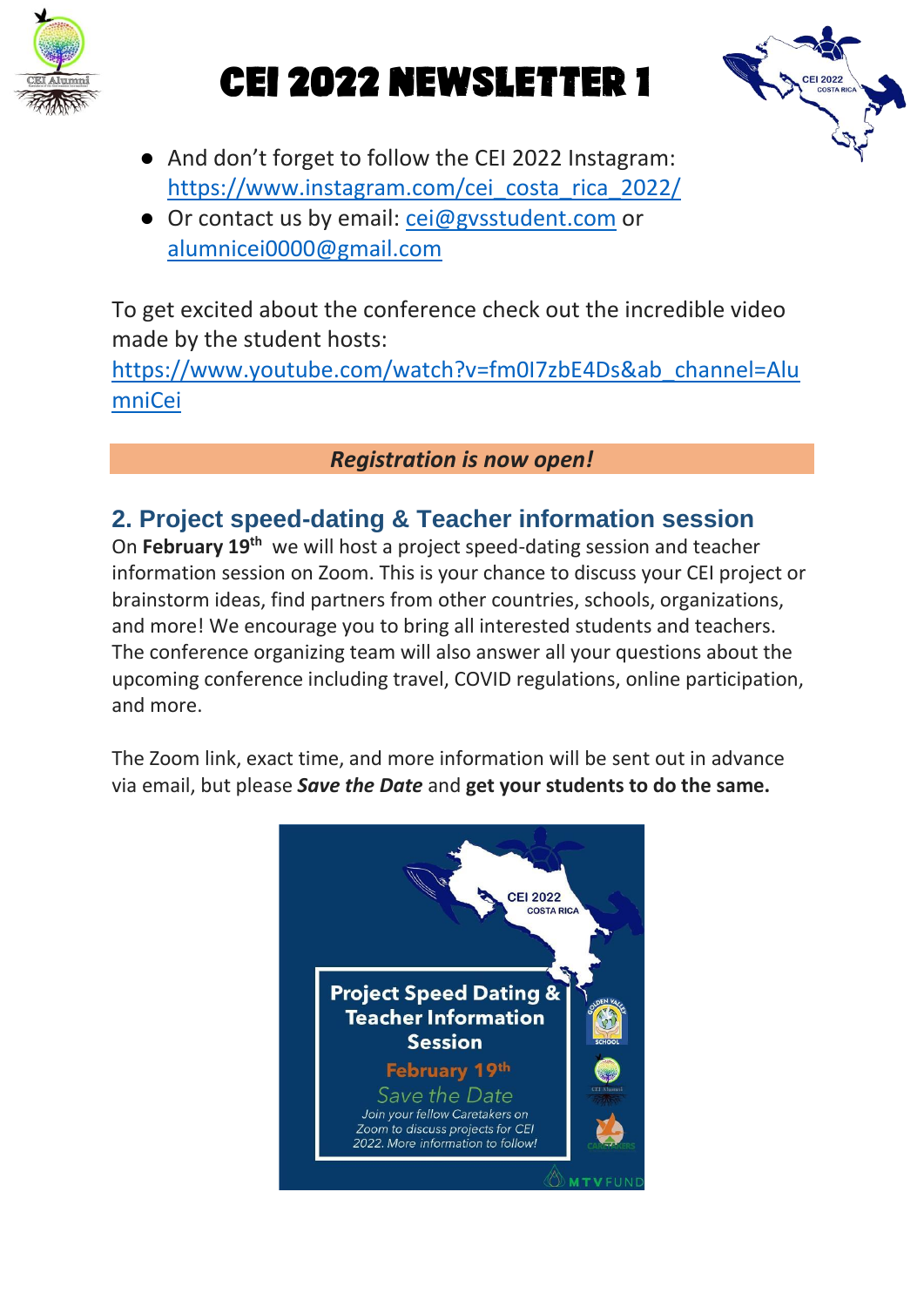

# CEI 2022 Newsletter 1



## **3. Young Reporters of the Environment**

We also want to encourage any interested students to apply to be a Young Reporter of the Environment in 2022:

#### **We ask every country to put forward at least one student as a Young Reporter. Registration will close February 14th, please have your students apply before then. First meeting will be on February 19th .**

The students will be working on a podcast, live vlogging, written articles, contributing to the CEI magazine (the Global Forum) and more; led by our student leader Jimena from Costa Rica and advisors Jana Cox, Andrew Cox and Cindy Leibner. This is an opportunity for interested students to gain new skills and meet international friends before the conference even begins, so please forward this information to your students. All information including the application form can be found here: [https://www.alumnicei.org/young](https://www.alumnicei.org/young-reporters)[reporters](https://www.alumnicei.org/young-reporters)



## **4. Project milestones**

On the road to CEI 2022, our team has many milestones and steps to make your project easier to plan and to keep to schedule. The first of these is the Project Speed-Dating on February 19<sup>th</sup> quickly followed by the Pre-conference on March 19th but there are many more! See the timeline below and add the dates to your project calendar: